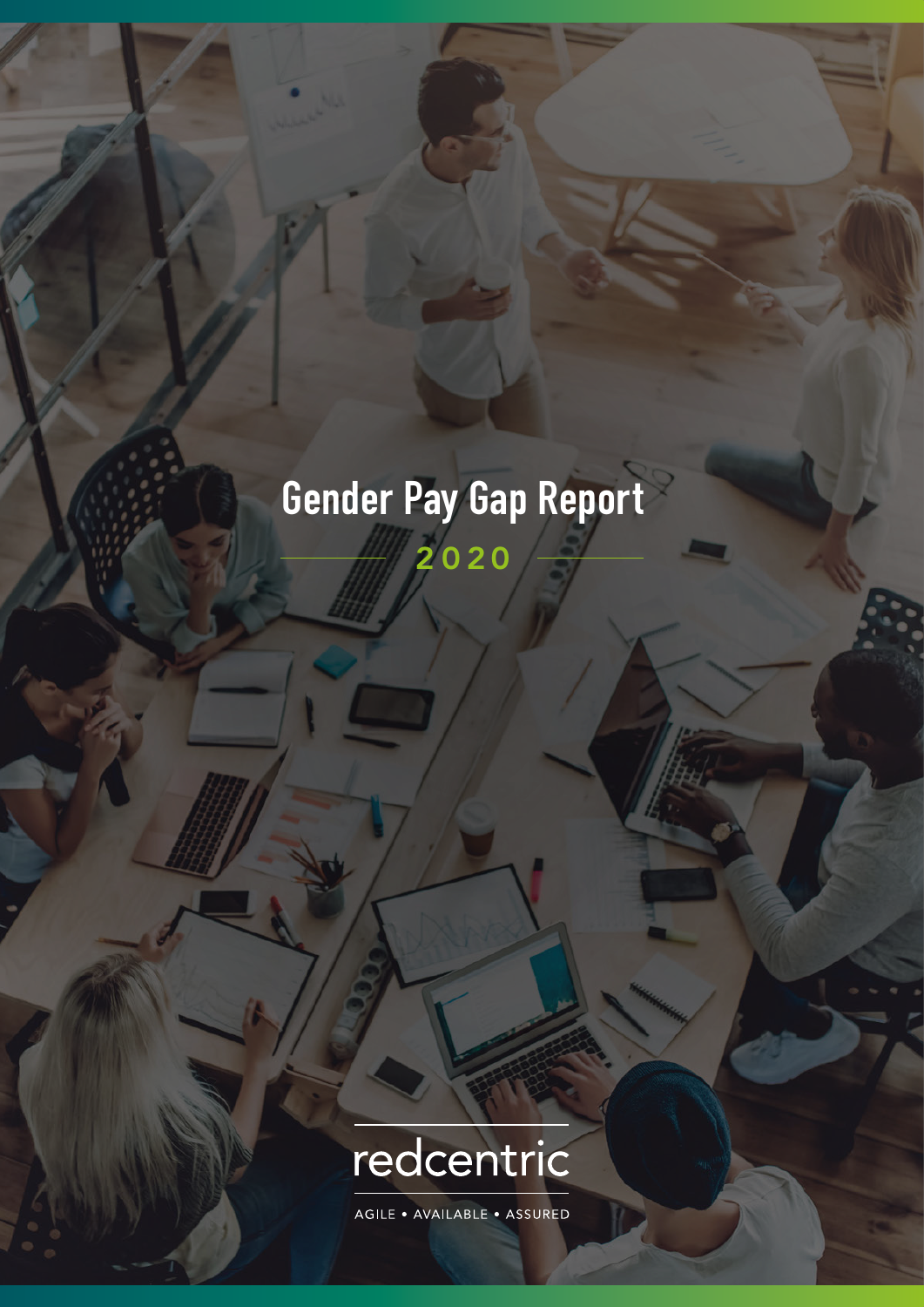## Redcentric | gender pay gap report

#### 1. Introduction

Redcentric is an equal opportunities employer, and our aim is to ensure we provide an environment where individuals of all backgrounds are supported to succeed and progress.

We continue to face into diversity challenges within the overall technology sector and remain committed to ensuring we find ways to address the gender imbalance within our organisation.

We have made positive progress over the last 12 months in addressing the gender balance of our organisation, with an increase in the percentage of females within the workforce. This is an area we will maintain focus on.

#### 2. Redcentric pay and bonus

#### Gender pay gap

It is important to note that gender pay is different to equal pay, which looks at salaries for roles the same or similar responsibilities. Gender pay is a much broader measure, which looks at the difference between the average earnings of men and women across the organisation at a snapshot in time, regardless of the roles they undertake.

The table below shows our overall mean and median gender pay gap, based on hourly rates of pay as at the snapshot date (5 April 2019).

| Mean and median gender pay gap in the year to 5th April 2019 |      |     |
|--------------------------------------------------------------|------|-----|
|                                                              | mean |     |
| Gender pay gap                                               |      | '8% |

Like most organisations in our industry, our gender pay gap is heavily influenced by the imbalance of males and females across the quartiles of our organisation. We have significantly fewer females in the top quartile of our organisation, in those more senior roles attracting higher salaries. This is something we are committed to changing moving forwards. We have also seen an increase in the number of females within our organisation overall, which is a positive step forward. However, 62% of females are in the lowest two pay quartiles of our business, which has negatively impacted our gender pay gap in 2019. This was an expected outcome, as we focus on building female representation within our business for the future.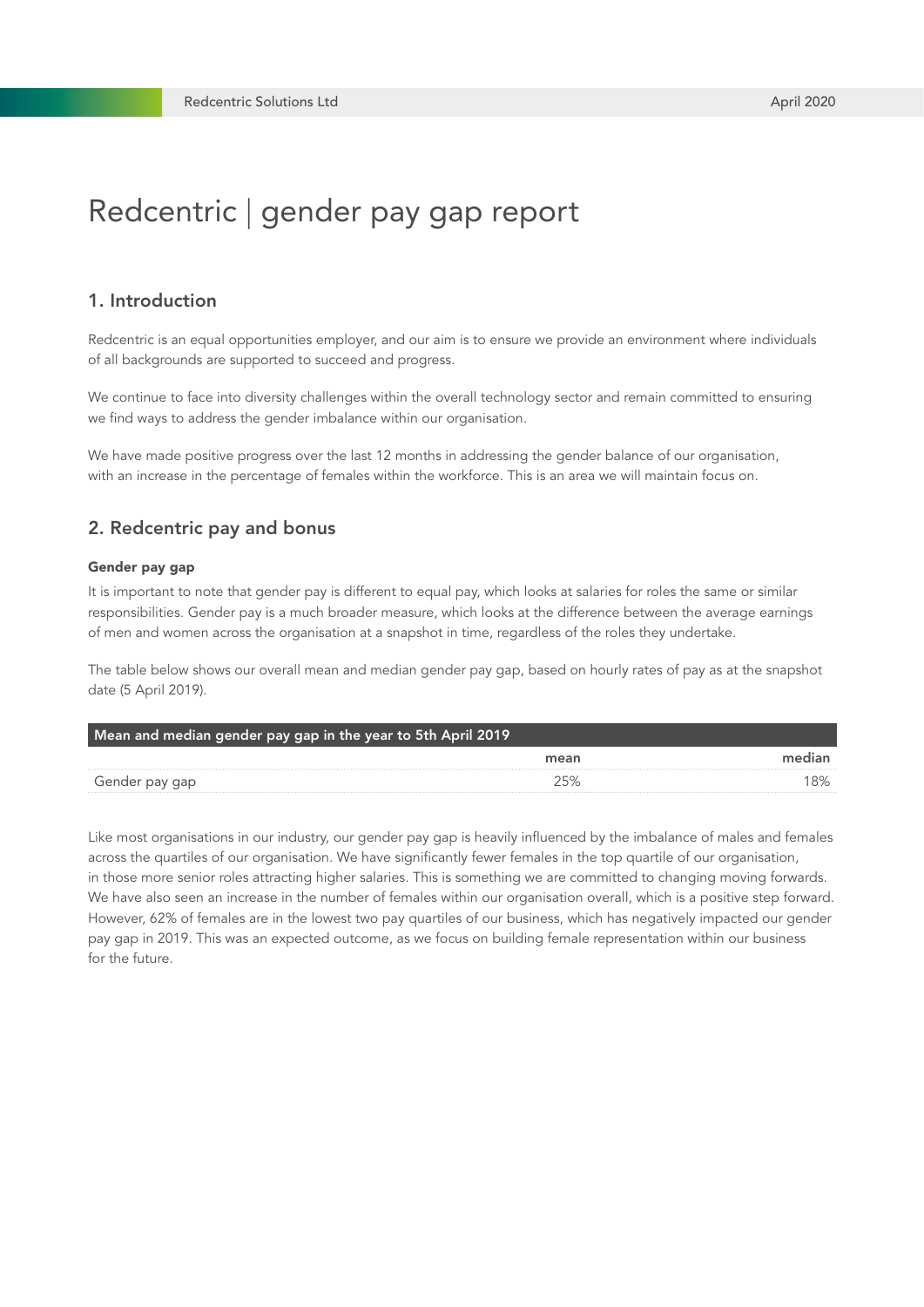## Redcentric | gender pay gap report (continued)

#### Our pay quartiles

The charts below outline the proportion of males and females in each pay quartile – each quartile containing 80 colleagues.



The gender pay gap within our top three quartiles has significantly reduced over the last 12 months. This positive movement has been offset by an increase in the gender pay gap within the lower quartile, as we have filled entry level roles with females, as part of our longer-term strategy to address gender balance in Redcentric. Given the percentage of the organisation's females which sit within this quartile, there has been a disproportionate impact on the overall gender pay gap in 2019.

#### Gender bonus gap

We operate a number of bonus and commission schemes to recognise and reward individual, team and business performance. The overall difference in bonus paid to male and female colleagues was 71% (mean) and -41% (median).

| Mean and median bonus gender gap in year to 5th April 2019 |      |  |  |
|------------------------------------------------------------|------|--|--|
|                                                            | mean |  |  |
|                                                            |      |  |  |

41% of male colleagues and 28% of female colleagues received a bonus in the 12 months to 5th April 2019, again reflective of roles undertaken and gender split at more senior levels of the organisation, which has influenced the mean gender pay gap. The median gender pay gap reflects the fact a lower number of females received proportionately larger bonus payments – again, due to the nature of roles undertaken.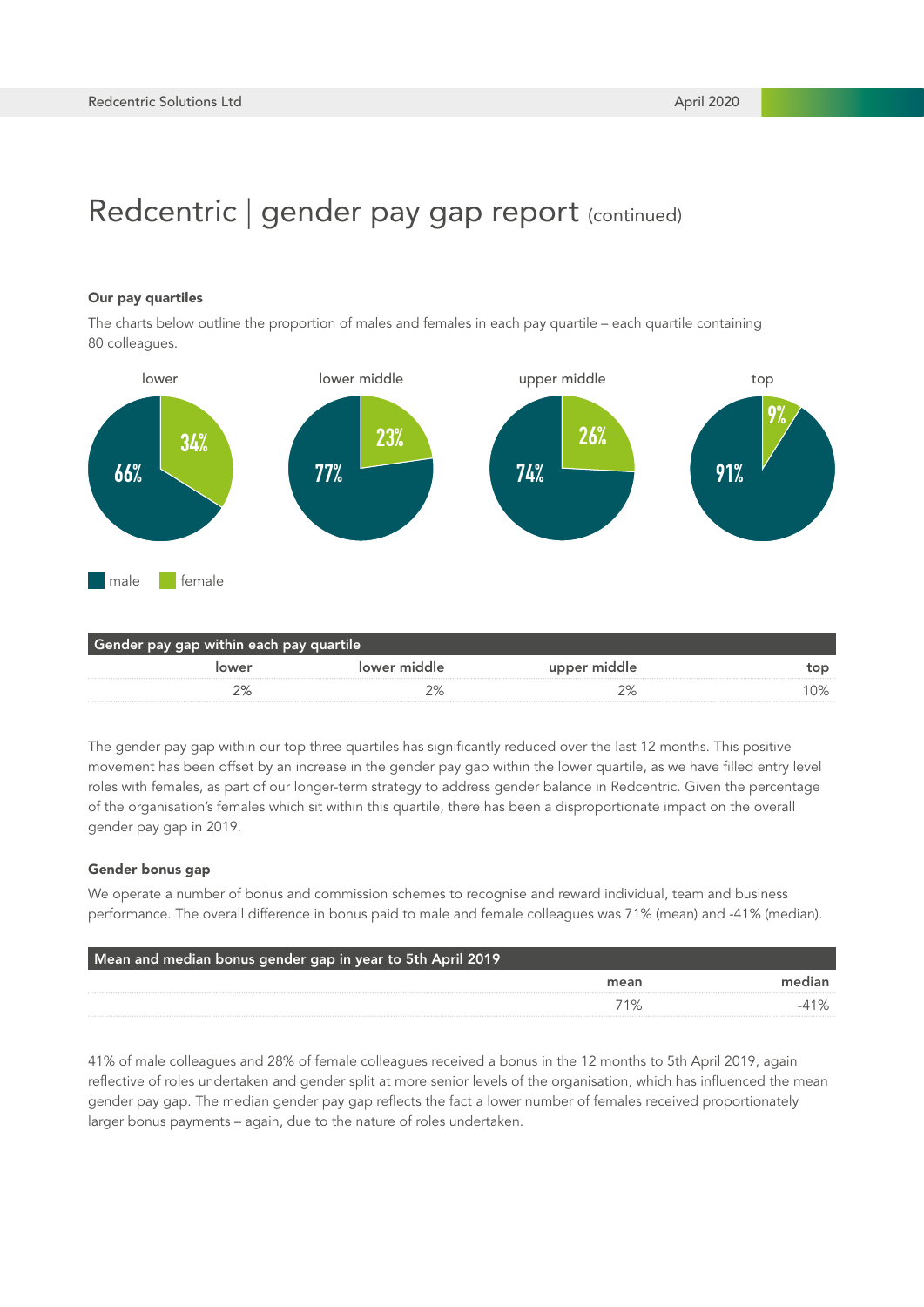## Redcentric | gender pay gap report (continued)

#### 3. The figures: their meaning, our commitment

The figures highlight that there remains more for us to do to ensure we bring a better gender balance to our organisation. We have delivered and will continue to deliver a number of key initiatives to reach our goal of a more gender balanced workforce.

Our initiatives for addressing this balance are focused on actions to address the ratio of female to male employees – specifically within key technical functions, in addition to more generally across the business. This means a focus on breaking down barriers to female participation within these roles – often far further back than at the recruitment stage, and instead deep within the schools and colleges of our communities.

In addition to addressing barriers to female participation within technology, we are also committed to increasing female leadership within Redcentric. This means focusing on helping our existing female leaders move through the leadership levels of our organisation, as well as ensuring we focus on identifying and developing leaders of the future. This will be driven by targeted development programmes.

#### 4. Actions to deliver our commitment

#### Working with local schools and communities – inspiring young women to enter technology

We will continue to work closely with local schools and colleagues across our region to encourage young women to consider technology, engineering and business support as potential career options. We will provide mentoring and career support from our existing female leadership population, acting as role models for young women. Apprentice opportunities will continue to be provided, focused on attracting and supporting females into our business across a variety of roles.

#### Focus on recruitment, training and development – removing barriers for females

We are working in partnership with all our recruitment providers to ensure that gender balanced shortlists are provided for all roles recruited externally, especially those at more senior levels of the organisation. We are continuing to focus on the progress of females through our organisation, within both internal and external development programmes, supporting the momentum in increasing the number of females with the top two quartiles of the organisation. We will ensure successful women within our business are publicised and promoted, to increase the chances of other females following in their paths. We will also undertaker a full review of all internal policies, to ensure that they support the entry and progression of females within our workplace.

#### Working in partnership with other technology companies – driving industry change

We will continue to work with other technology companies through the European Women in Technology to work together jointly to address the shortages of females within STEM roles – collectively sharing knowledge and best practice across organisations.

#### Declaration

I can confirm the gender pay gap data contained within this report is accurate and has been produced in accordance with the regulations.

Kam

Katie Collins | HR Director